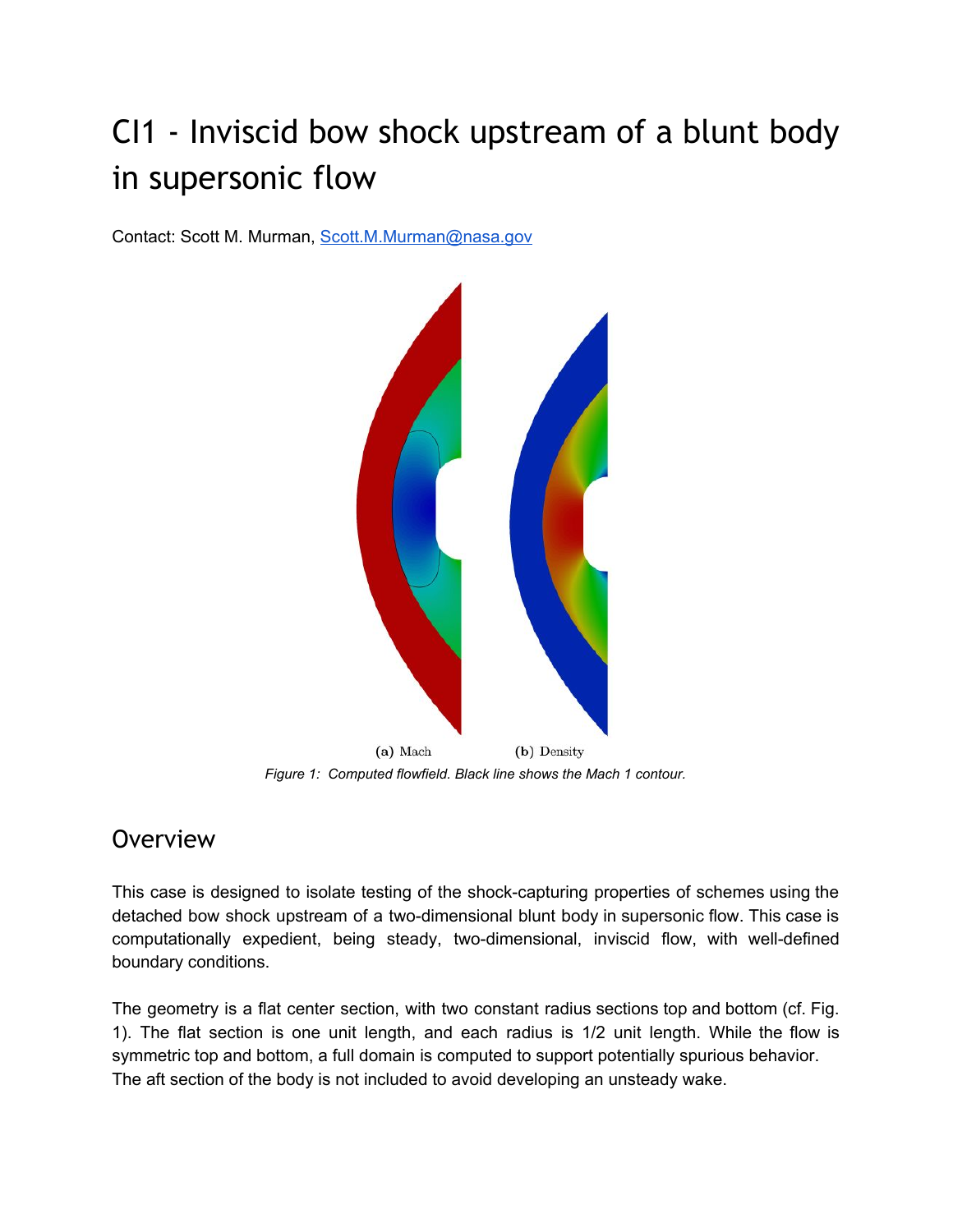In steady inviscid flow the total enthalpy,  $H = (\rho E + p)/\rho$ , is constant, where  $\rho E$  is the total energy. The error in this quantity provides a first quantifiable measure of the quality of the computed solution of the general Euler equations (as opposed to schemes which specifically optimize for steady, inviscid flow and enforce  $H =$  const.). Along the stagnation streamline, the stagnation pressure on the cylinder surface is predicted by the Rayleigh-pitot formula,

$$
\frac{p_{02}}{p1} = \frac{1-\gamma+2\gamma M_1^2}{\gamma+1} \cdot \left(\frac{(\gamma+1)^2 M_1^2}{4\gamma M_1^2-2(\gamma-1)}\right)^{\frac{\gamma}{\gamma-1}}
$$

where subscript 1 refers to conditions upstream of the shock and 2 to the stagnation point. This provides a second quantity to assess the accuracy of schemes, and one which is directly related to engineering utility in supersonic flow simulations.

#### Verification

Participants should use the VI2 smooth bump tests case to verify the inviscid implementation of their codes. In addition, the exact same smooth bump case should be run with the shock capturing scheme used for this bow shock calculation. Results of these verification cases should be submitted and included in the presentation.

### Computational Mesh

A series of computational meshes are provided which are progressively adapted to the "infinite resolution" solution computed using the standard Overflow 2nd-order central-differencing scheme with 2nd- and 4th-order dissipation blended using a pressure sensor. These meshes are not hierarchical. At each refinement the clustering near the shock location and the surface in increased. These meshes all cluster around the asymptotic shock location (i.e. at coarse resolutions the computed shock will be in the incorrect location relative to the mesh, but should converge to the predicted location). The mesh is designed so that a single element/cell/stencil straddles the asymptotic shock location.

Meshes are provided in CGNS format (grid0.cgns, grid1.cgns, ...) for FD/FV solvers, and as a set of GMSH meshes for DG, SD and FR solvers (N2/grid0.msh, N2/grid1.msh, ... ), classified by the formal accuracy of the code/mesh  $N = p + 1$  (i.e.  $N = 2$  uses  $p = 1$  linear elements). It is expected that the full series of meshes from 0 to 4 will be run.

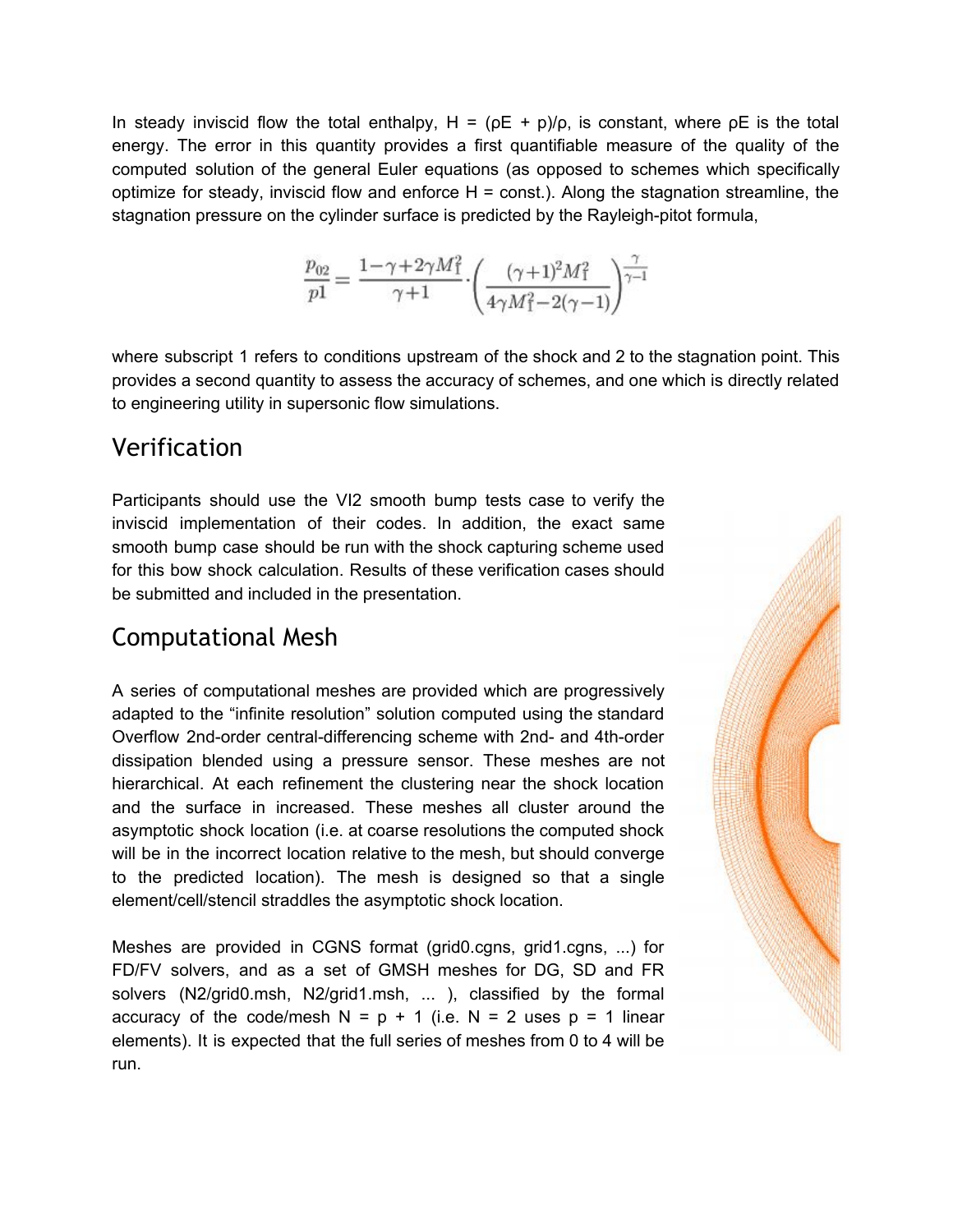## Boundary Conditions

The inflow and outflow are both supersonic, so Dirichlet and Neumann boundary conditions respectively are prescribed. The incoming freestream is at Mach 4. The solid surface uses a standard impermeable wall specification  $(u \cdot n = 0)$ .

#### Deliverables

In order to provide consistent predictions it is important that all simulations converge to as close to machine epsilon as possible. This is likely to be difficult for many schemes, e.g. due to the carbuncle phenomena, or limiter oscillations. Entries should provide convergence of the residual over all dependent variables for each case, along with computed values of the r.m.s. error in total enthalpy and stagnation pressure<sup>1</sup>, and the cost in terms of tau work units. Further quantities may be requested to provide better understanding the relative behavior of schemes.



*Figure 3: sample convergence results using the overflow solver.*

The r.m.s or L2 error is formally defined as

$$
Err_H = \sqrt{\frac{\sum_{i}^{N} (H_i - Href)^2}{N}}
$$

with the index i running over all degrees of freedom for point based methods such as FVM and FDM, and as

$$
Err_H = \sqrt{\frac{\int_{\Omega} (H - H_{ref})^2 dV}{\int_{\Omega} dV}}
$$

for finite element like methods such as CG, DG, FR, etc. Here, H<sub>ref</sub> is the reference freestream value of total enthalpy and the summation is over all N degrees of freedom in the domain. The results should be normalized to remove differences in units between codes. The normalization

 $1$  As stagnation pressure is measured at a single point, the r.m.s. error is equivalent to the maximum error norm.